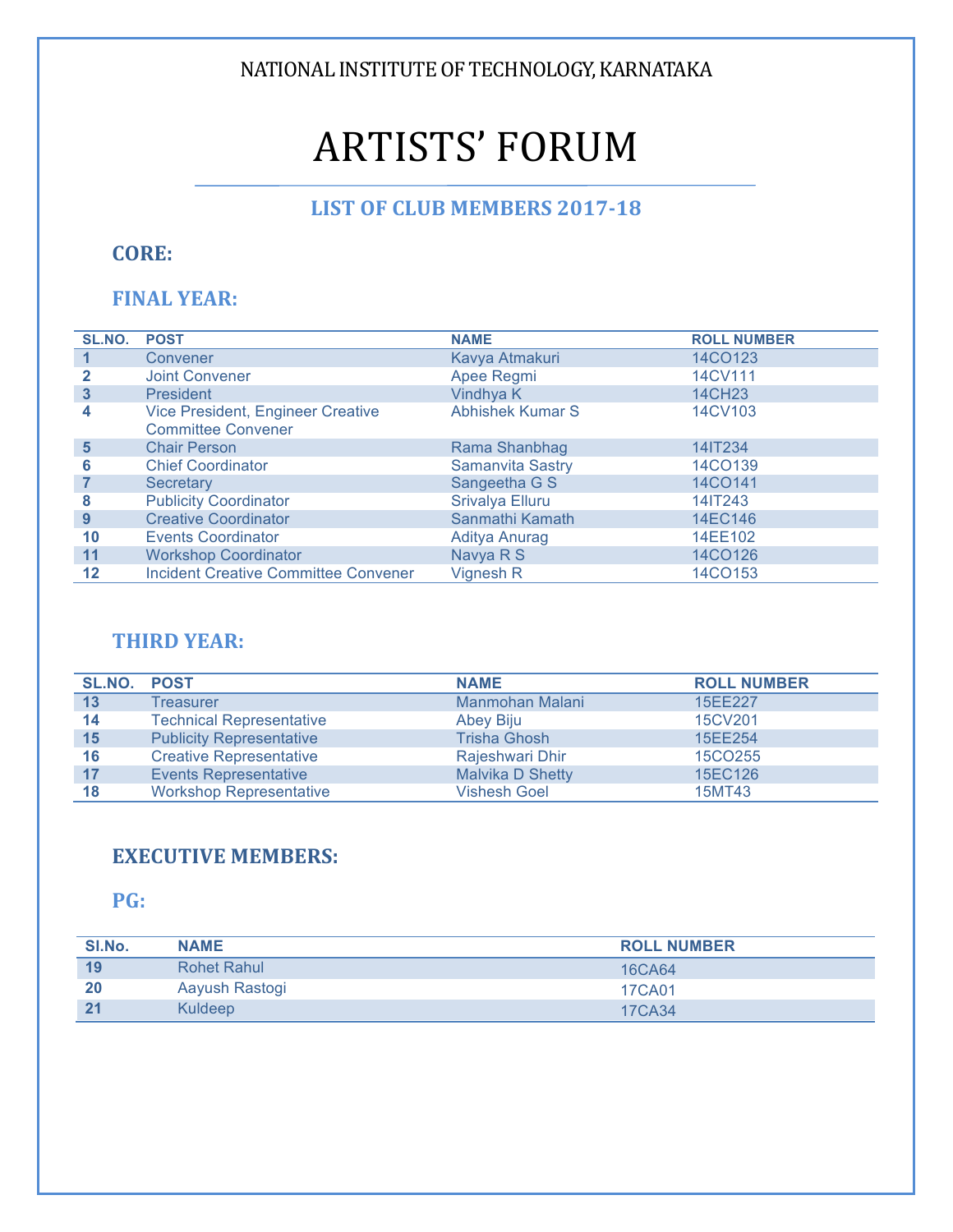#### **UG:**

## **FINAL YEARS:**

| SI.No. | <b>NAME</b>         | <b>ROLL NUMBER</b> |
|--------|---------------------|--------------------|
| 22     | Giriraj Heda        | 14ME228            |
| 23     | <b>Megha Mantur</b> | 14EC131            |
| 24     | Neha Rao            | 14IT224            |
| 25     | Nischita Kaza       | 14EE137            |
| 26     | Sonali Maruti Naik  | 14EE242            |
| 27     | <b>Vishal Kumar</b> | 14CH49             |

## **THIRD YEARS:**

| SI.No. | <b>NAME</b>               | <b>ROLL NUMBER</b> |
|--------|---------------------------|--------------------|
| 28     | Akshay U Prabhu           | 15IT203            |
| 29     | Aniroodh K                | 15ME112            |
| 30     | Apurva P                  | 15EC105            |
| 31     | Ashika Nayak              | 15EC107            |
| 32     | Deeksha Pai S             | 15CH13             |
| 33     | D S K Prashanthi          | 15MT11             |
| 34     | Iffat Jahan               | 15MT15             |
| 35     | Lamia M K                 | 15EC124            |
| 36     | Nishtha Maloo             | 15EC125            |
| 37     | Rajgauri Kishor Khemnar   | 15IT133            |
| 38     | Rao Abhinav Prithviraj    | 15ME256            |
| 39     | Ria Kulkshrestha          | 15IT231            |
| 40     | Shivananda D              | 15CO148            |
| 41     | <b>Shubham R Vernekar</b> | 15ME267            |

### **SECOND YEARS:**

| SI.No. | <b>NAME</b>               | <b>ROLL NUMBER</b> |
|--------|---------------------------|--------------------|
| 42     | Anumeha Agrawal           | 16IT107            |
| 43     | <b>Ashutosh R Agarwal</b> | 16ME212            |
| 44     | <b>Ayush Anbhore</b>      | 16CV107            |
| 45     | Ayyavaru Sampath Kumar    | 16EC107            |
| 46     | <b>Bhavishya</b>          | 16CO211            |
| 47     | Durvesh Bhalekar          | 16CO210            |
| 48     | Gayatri indukumar         | 16EE218            |
| 49     | Gurupungav Narayanan      | 16CO114            |
| 50     | Harshit Ranjan            | 16MT15             |
| 51     | K V Krishna               | 16ME131            |
| 52     | Madhu Jayaprakash Nayak   | 16ME138            |
| 53     | Nayan S Nair              | 16EC157            |